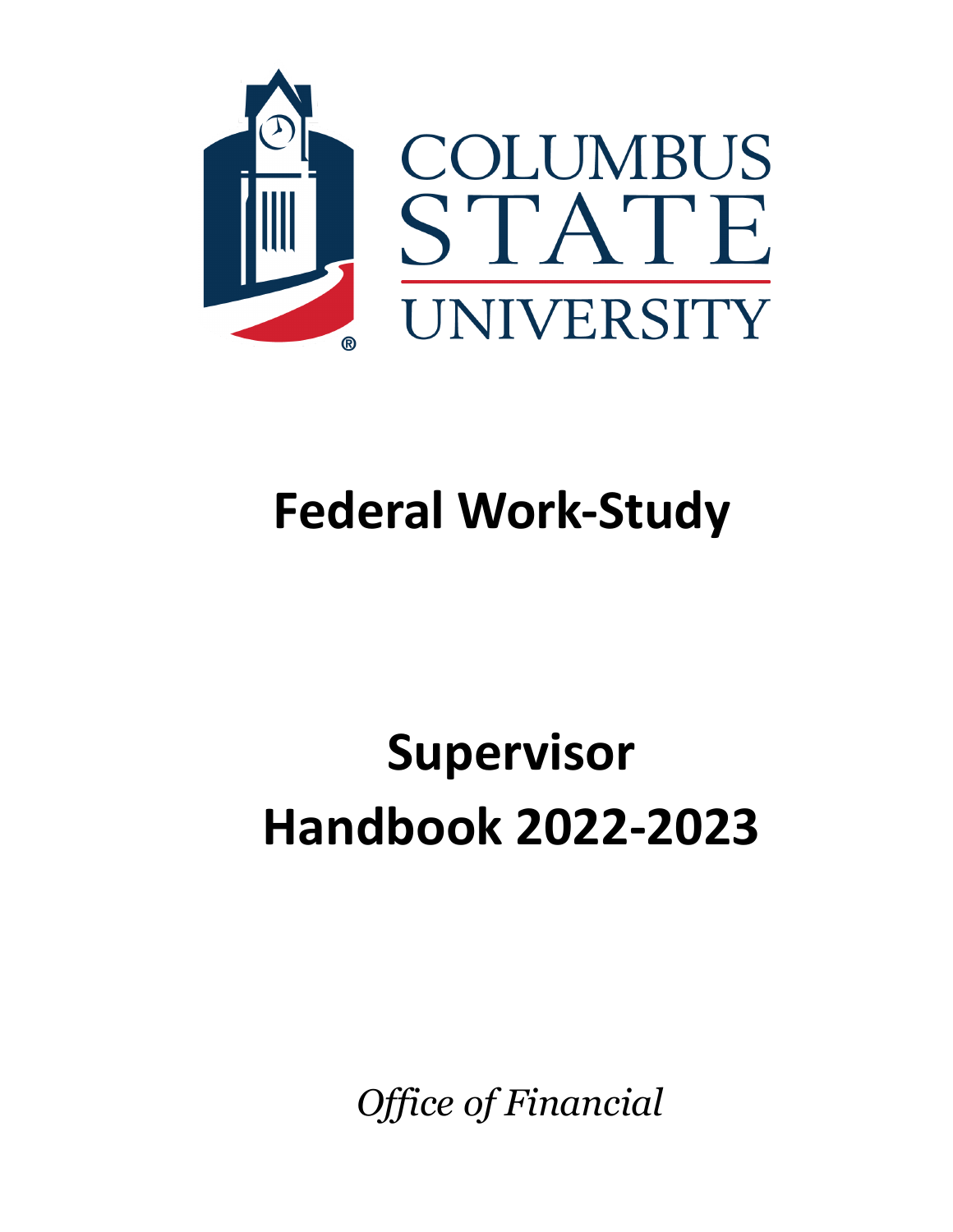## **Federal Work-Study Supervisor Handbook**

## **1. Introduction**

This handbook is provided by the Columbus State University Office of Student Financial Aid to answer many of the questions that Federal Work-Study (FWS) supervisors may have about the FWS program at CSU.

While the information contained in this handbook is in effect at the time of publication, there is always the potential for revision in policy and procedures, therefore, we reserve the right to change, revise, or eliminate any of the information provided.

The Federal Work Study (FWS) Program is a federally funded Title IV student financial aid program that provides jobs for undergraduate and graduate students who demonstrate financial need. FWS gives the student a chance to earn money to help pay for educational or personal expenses while working on campus or in community service work.

CSU also hosts work-study programs for off-campus placement opportunities in addition to the traditional Federal work-study options.

FWS student employees at CSU are an important part of the university workforce. Many graduates use their student employment experiences as a work reference. Prospective employers may contact supervisors for references; therefore, it is advantageous for the student to be a conscientious, dependable employee.

With over 60 plus FWS students working on campus, student employees play a significant role in the day-to-day functioning at Columbus State University. FWS student employees perform a wide range of duties from general office assistance to those duties requiring highly specialized training in such areas as computer programming and accounting.

If, after consulting this manual, you still have questions pertaining to the Federal Work-Study program, please contact Talisha Lockhart, located in the Financial Aid Office at (706) 569-4494 or [lockhart\\_talisha@columbusstate.edu](mailto:lockhart_talisha@columbusstate.edu)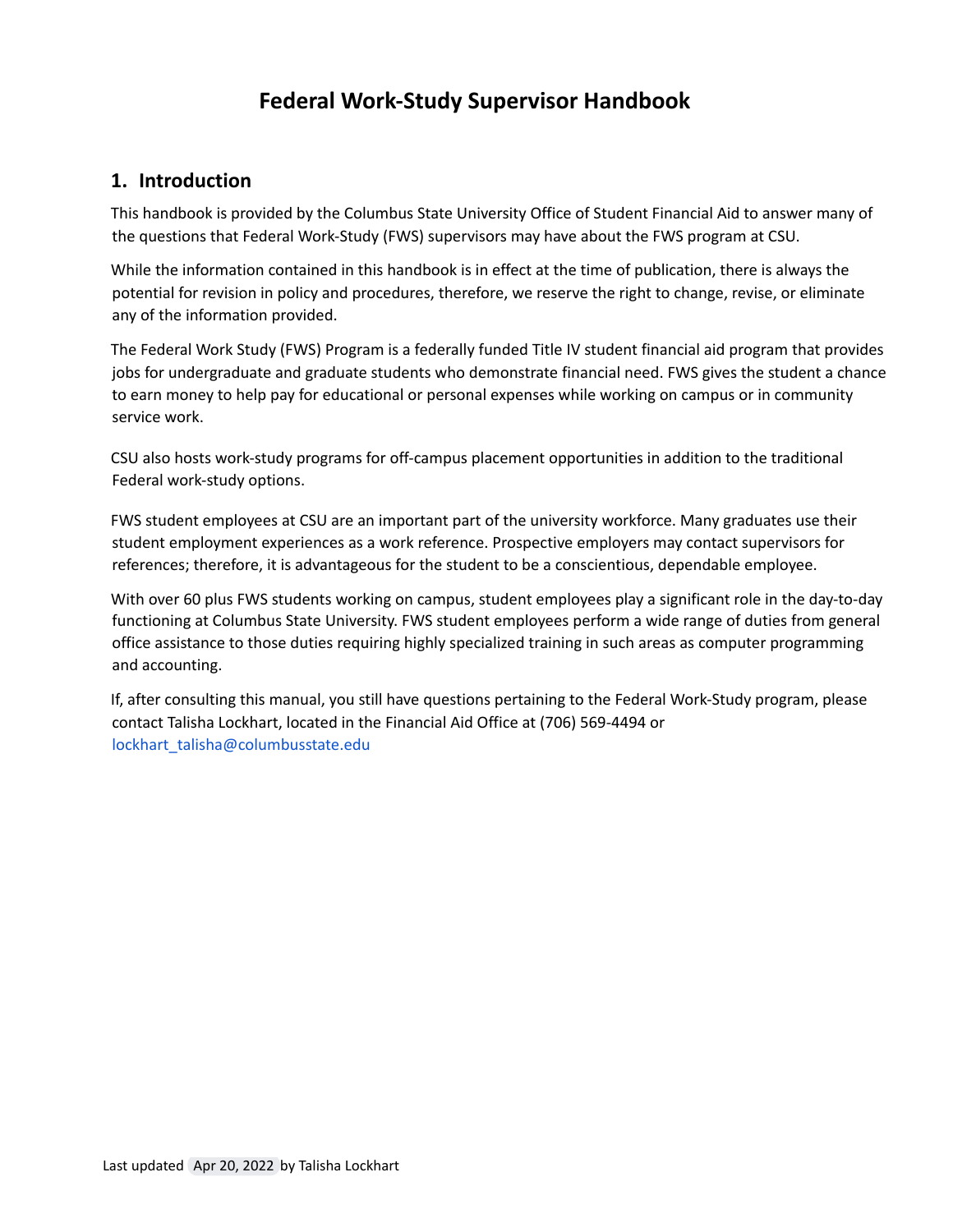## **2. Equal Opportunity Statement**

Columbus State University works to ensure an equitable campus atmosphere for CSU employees, students, guests, and applicants for employment or admission; to create an environment that would be free from unlawful discrimination based on race, sex, religion, color, national origin, age, veteran's status, disability status or sexual orientation.

Columbus State University does not discriminate against any employee or applicant for employment with regard to any opportunity for which the employee is qualified. For additional information or to file a complaint under the provisions of this policy, employees should contact the Office of General Counsel.

Every member of the Columbus State University community is expected to uphold this policy as a matter of mutual respect and fundamental fairness in human relations. All members of the faculty, staff, and student body are expected to ensure that nondiscriminatory practices are followed at the University. All CSU faculty, staff and students are responsible for knowing the information, policies and procedures outlined in the Columbus State University Codes of Conduct.

https://www.usg.edu/organizational effectiveness/ethics compliance/ethics policy <https://students.columbusstate.edu/docs/student-handbooks/2021-2022-student-handbook.pdf>

## **3. Federal Work-Study (FWS) Eligibility**

The Office of Financial Aid awards Federal Work-Study. Students that are interested must:

- Complete a Free [Application](https://fafsa.gov/) for Federal Student Aid (FAFSA) for the current academic year and indicate interest in FWS on the application.
- FWS recipients must have financial need as determined by the financial information provided on the FAFSA as well as financial aid awarded to the student.
- Students must be enrolled in a degree-seeking program at CSU.
- Students must be in good academic standing and making Satisfactory Academic Progress (SAP).
- Students may never work during scheduled class time no exceptions!
- For every five (5) consecutive hours worked, students must take a half-hour break.

The amount of funding a student is eligible to earn is posted as a financial aid award; but unlike other financial aid awards, the student only receives the award by working. Time is reported through OneUSG and is processed every two weeks.

Federal Work Study students are limited to 25 hours of work per week in order to maintain concentration on their studies. During academic breaks and holidays, students may work a maximum of 40 hours with supervisor approval. However, funding/award amounts do not change.

It is the responsibility of the student and the department to ensure that the student employee does not work more than 25 hours per week.

In addition, both the student and the department must ensure that the amount the student earns does not exceed the amount awarded for FWS. **If the award is exceeded, the department will be responsible to pay the excess earnings out of their departmental budget.**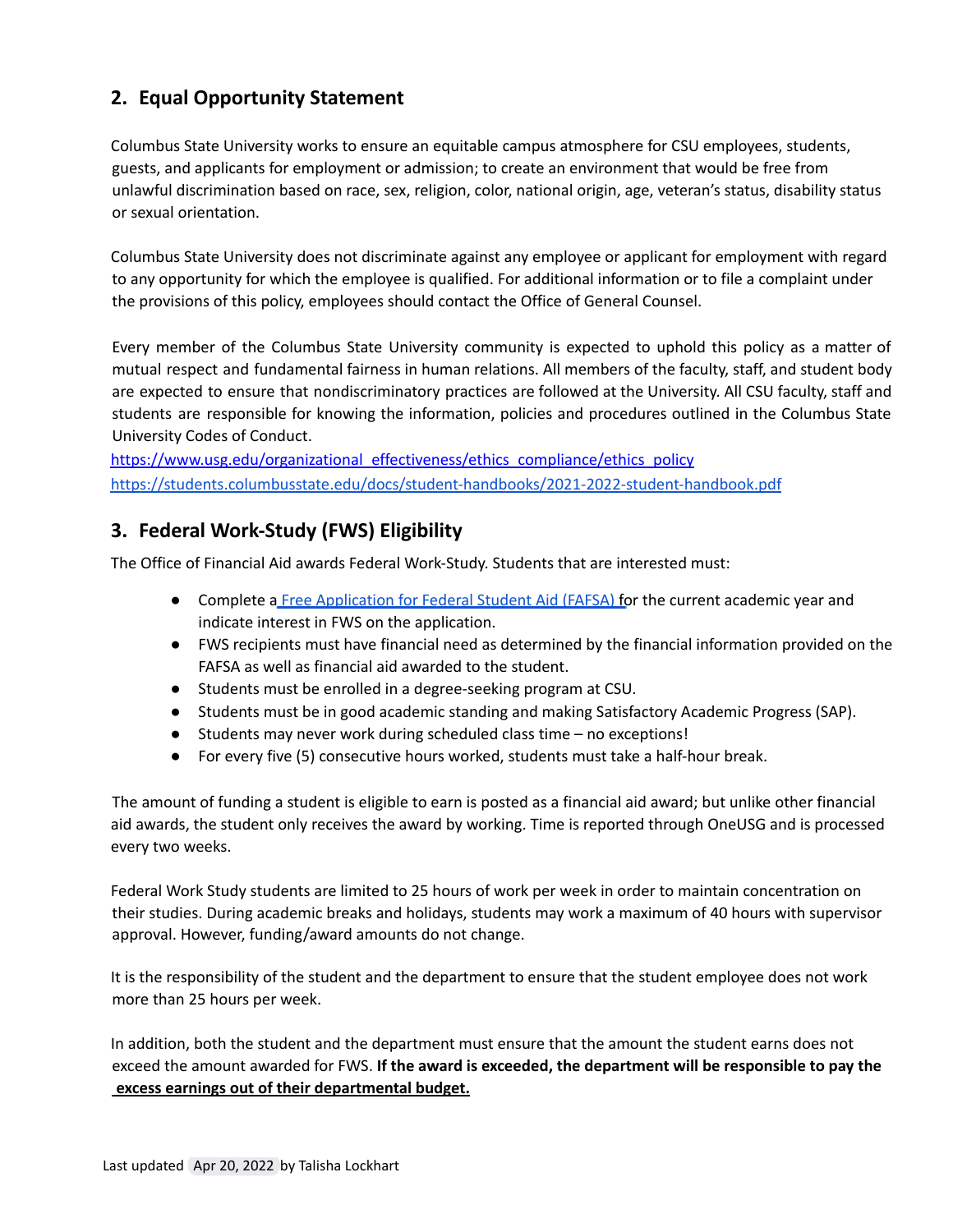## **4. Requesting a Federal Work-Study Student**

To apply for a FWS Student and understand the policy and procedure:

• Supervisors *must* attend mandatory work-study training orientation, prior to the beginning of the upcoming school year.

## **5. Hiring a Federal Work-Study Student**

Hiring a Federal Work Study Student is a team effort. While the hiring process starts with HR, hiring managers may also work with the Federal Work Study Coordinator with questions as they relate to the FWS Program.

- The supervisor is responsible for ensuring that all required HR paperwork is completed in a timely manner for hiring.
- Supervisor/OneUSG approver is responsible for ensuring the student does not exceed 25 hours a week and does not exceed semester/annual FWS allotment .
- Supervisors must notify the FWS Coordinator if a student employment is terminated or a funding and/ or pay rate change is requested. **The request must be submitted via OneUSG.**
- A Pay Rate Change request will only be granted at the beginning of an academic year. Supervisors may submit requests between July 1<sup>st</sup> and July 30<sup>th</sup> for the subsequent academic year. Mid-year requests will be reviewed on a case-by-case basis if there has been a substantial change to the student/position job description.

The Hiring Process:

- 1. Supervisors send work study job request for HR to post (first come first served as there are limited amount of work study students allowed)
- 2. Students apply for a posted work study position via CSU job portal
- 3. Potential candidates are interviewed (supervisor must see award letter email)
- 4. Once a student is selected for hire, the student will go to HR to complete the hiring process (hiring paperwork, background check, etc.) and receive their start date
- 5. Student will need to watch online orientation
- 6. Complete Work Study Acknowledgement (annually) after viewing online orientation

Supervisors will need to complete an end of term evaluation for each work study student (turn in prior to the summer semester start date).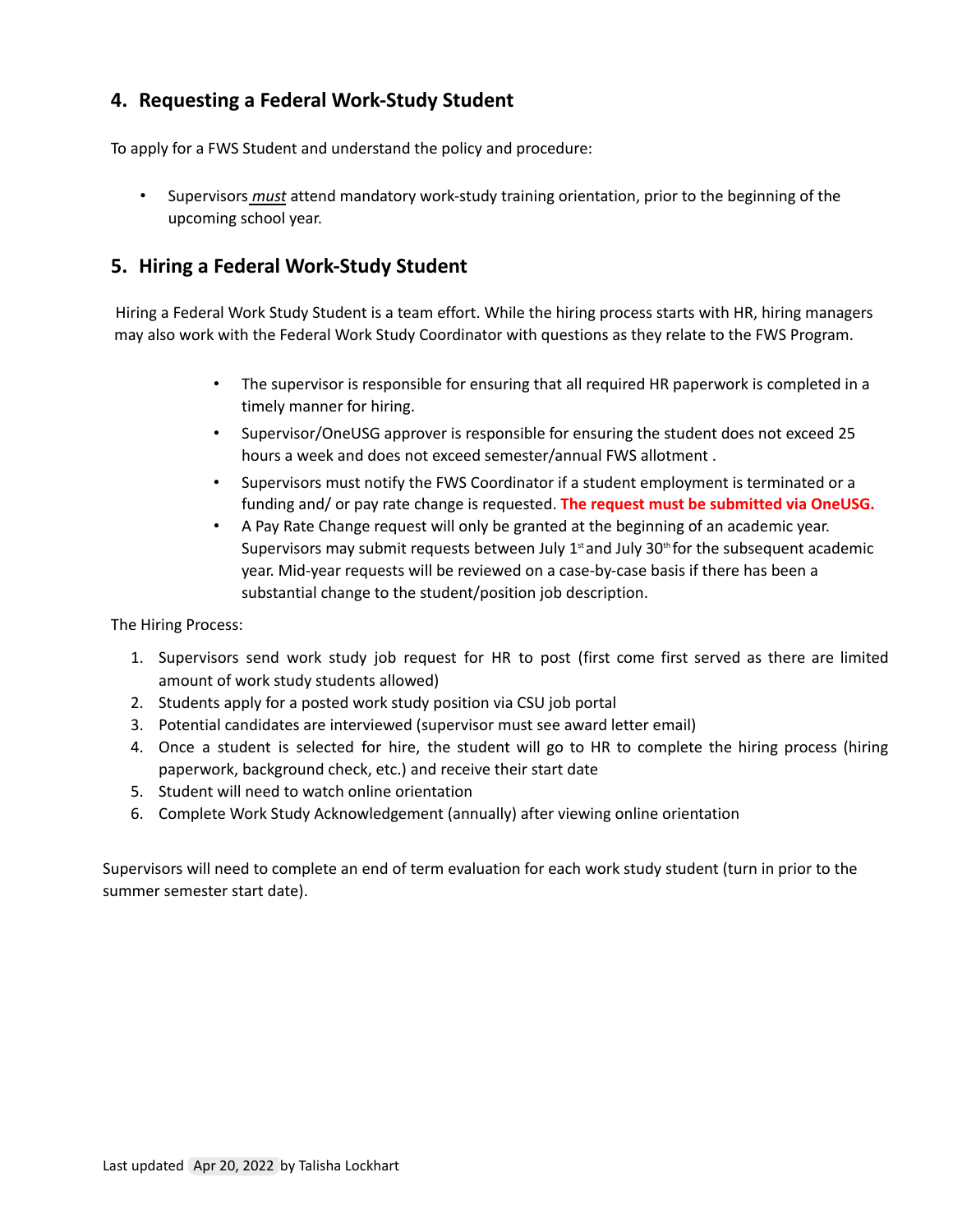## **6. Pay Ranges**

Minimum wage is currently \$7.25 per hour. The Federal Work-Study (FWS) recommended rates of pay range from \$8.00 to \$10.00 per hour, based on job description and student experience.

The rates of pay below are simply provided as a guide. Hourly rates should be based on the level of skill required for the particular position. Hourly rates are requested by the hiring department, but ultimately approved by the FWS Program Coordinator.

| <b>Skill Level</b> | <b>Description</b>                                                                                                                                                                                                                                                      | Pay Range          |
|--------------------|-------------------------------------------------------------------------------------------------------------------------------------------------------------------------------------------------------------------------------------------------------------------------|--------------------|
| 1                  | Entry level positions require the performance of<br>routine duties according to standard procedures.<br>Duties require only a limited degree of decision-<br>making, based on common sense judgment, and/or<br>instruction and training.                                | \$8.00-9.00/hour   |
| $\overline{2}$     | Positions requiring the performance of moderately<br>complex duties based on some degree of experience,<br>skill, training and/or responsibility. Duties require a<br>moderate degree of decision-making and a general<br>knowledge of the functions of the department. | \$9.00-10.00/hour  |
| $\overline{3}$     | Skilled positions requiring a moderate level of<br>knowledge, skill, experience, training and/or<br>responsibility. Duties require a high level of<br>dependability and self-sufficiency with minimal<br>supervision.                                                   | \$10.00-11.00/hour |
|                    | Students interested in working off-campus with well-known                                                                                                                                                                                                               | \$10.00/hour       |
|                    | Non-Profit Community Service Organizations. Some of the<br>duties may involve tutoring and working on an interactive                                                                                                                                                    |                    |
| Other              | basis with children in before or after-school programs.                                                                                                                                                                                                                 |                    |
|                    | Selection process done through the office of Financial Aid.                                                                                                                                                                                                             |                    |

## **7. Finding a Work-Study Student**

All eligible FWS students can apply to jobs posted via HR. If you find students that are interested in work study and you are unsure if they are eligible, please check with the FWS Coordinator to see if they meet the FWS requirements before proceeding to hiring them.

## **8. Expectations for FWS Supervisors**

Although your role is primarily as a supervisor, you should make an effort to mentor your student employees in order to make the most of your relationship with them.

Communicate regularly with your student employees and strive to motivate them in their professional pursuits,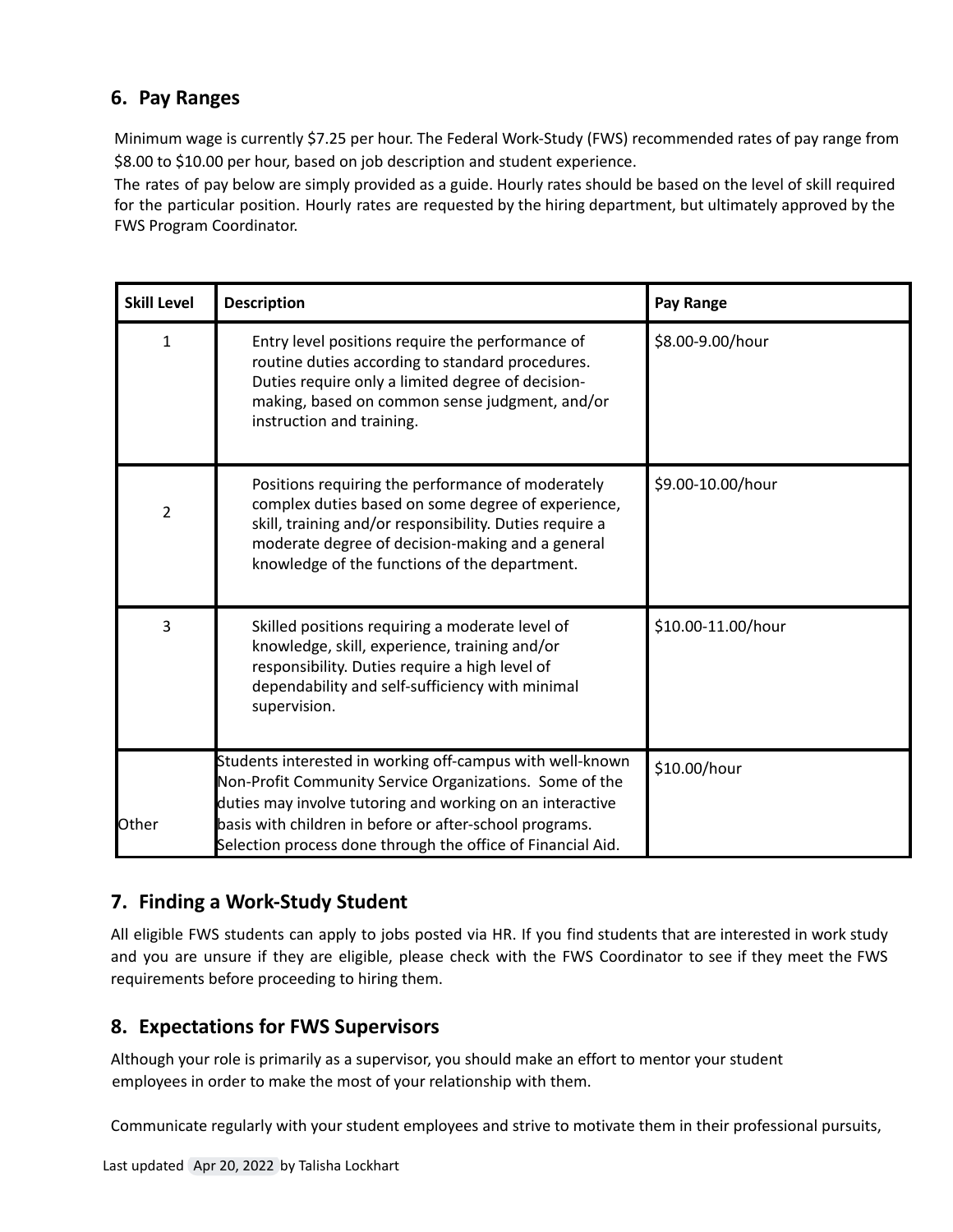acting as an advisor. Be open to discussion beyond the work situation to encourage students to achieve their full potential. Student employees do not seek employment just for the spending money; this experience is often just as educational as the classes in which they are enrolled. For many students, their college job is the first employment opportunity in their lives. Supervisors should understand that this mutually beneficial relationship with their students will be more worthwhile if they serve as mentors and allow the student employees to achieve their maximum potential.

Student employees are:

- To be treated fairly and equitably.
- To know what is expected of them concerning their work schedule, duties, and other requirements.
- To be informed about their work performance through verbal communication, written communication and performance evaluations.

Listed below are a few suggestions to help the FWS student gain as much as possible from his/her job:

#### **1. Establish a Work Schedule**

Upon hiring a FWS student, the FWS Supervisor is responsible for establishing a clearly defined work schedule that is compatible with the time requirement of both the student and department. The FWS Supervisor should provide opportunities for the student to make up time lost from work due to unavoidable circumstances. Students are not allowed to work, under any circumstances, during class time. Make-up time should be reported during the actual period that it is worked.

#### **2. Orientation**

The FWS Supervisor is responsible for conducting a student job orientation, which should include but is not limited to:

- A brief overview of the office structure, rules, and regulations
- The student's job and responsibilities, such as:
	- -What to say when answering the phone
	- -How to transfer calls
	- -How to put calls on hold
	- -Answers to commonly asked questions
	- -Frequently used phone numbers
	- -Areas of responsibility in office
	- -Procedures for filing forms, etc.
- Grounds for any disciplinary action
- Whom to call if sick or time-off is needed
- What procedures to follow if his/her work schedule needs to be changed

#### **3. Job Performance Evaluation**

Evaluations are due by the start of the summer semester of each academic year. A written performance evaluation is required for each FWS student. The FWS Student Evaluation Form must be completed to meet this requirement. Please complete the FWS Student Evaluation Form carefully in order to give the student accurate feedback on his/her performance. After completing the FWS Student Evaluation Form, the FWS Supervisor should schedule a time with the student to review the assessment. The student must sign the form showing that the FWS Supervisor has discussed the evaluation with him/her.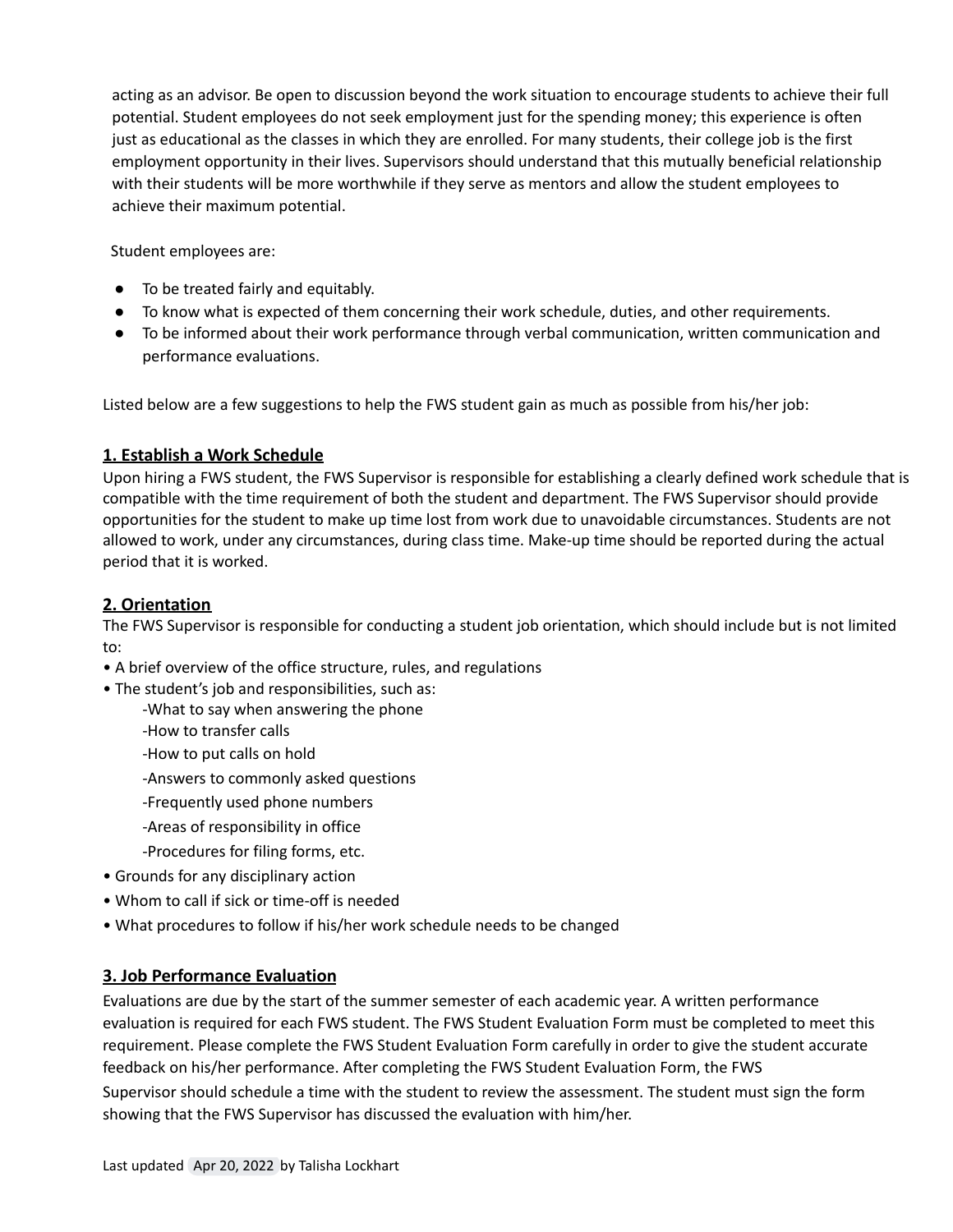By evaluating students on a regular basis, FWS Supervisors can begin to collect a work history on each student. This information could prove to be helpful should the FWS Supervisor be called upon to provide a reference for the student. You may download the FWS Student Evaluation Form at: <https://finaid.columbusstate.edu/federal-work-study.php>

Click:

- Important Links
- Federal Work Study (FWS) Supervisor Resources
- Federal Work Study Student Evaluation Form

The FWS Student Evaluation Form should be completed and signed by both student and supervisor. The FWS Student Evaluation Form should be kept in the student's personnel file in the employing department a copy sent to Talisha Lockhart at [lockhart\\_talisha@columbusstate.edu](mailto:lockhart_talisha@columbusstate.edu)

## **9. Student Employee Conduct**

As supervisors, it is your role to help student employees understand that whatever they are hired to do, that they play an important role in our day-to-day operations, and that they can benefit from learning about our work environments.

Occasionally, you may need to provide guidance to a student employee. Part of the educational experience is providing constructive feedback when a student's job performance does not meet your expectations. It is easier to address problems if you set clear expectations at the beginning of employment. Hours, dress, telephone manner, office decorum, breaks, absences, workload and assignments should be reviewed when a student is first hired. Possible issues to discuss include:

- Personal use of office resources (can they check their email, use the computers to type papers, etc.?)
- Homework (is it ok to work on homework during scheduled work time under any circumstance?)
- How should they interact with co-workers, other students?
- Guidelines for personal use of telephone/cell phone/computers
- Policy for food and/or drinks at work
- How to properly answer the phone for your department
- Rest and lunch breaks
- Sleeping on the job
- Hanging out in the office when not scheduled to work
- Visitors in the office without approval
- Playing games or visiting external websites for personal reasons on the office computer during scheduled work time

Students should be informed that they are making a commitment to their employer and that they should perform their job duties assigned to them to the best of their abilities. FWS student employee positions are real jobs and should be treated as such. They should consider their job as an opportunity for professional development and an excellent resource for them to build skills that they cannot learn in the classroom. In addition, you, as the supervisor, may later serve as an employment reference and can also be an excellent source for letters of recommendation. The following are recommended good employee practices: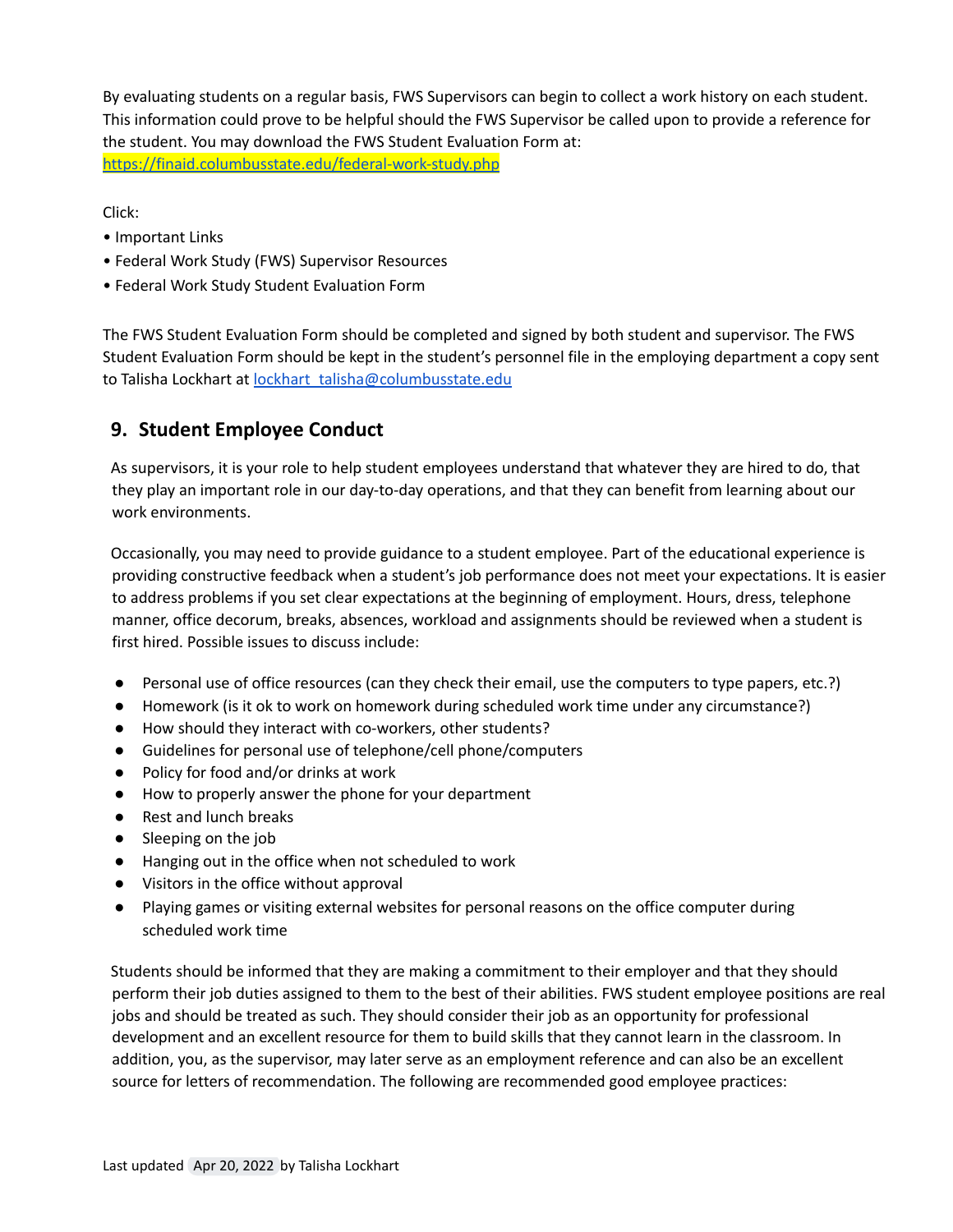#### **Attendance and Work Schedules**

FWS Student employees are hired as part-time workers and should be scheduled as such. The Office of Student Financial Aid relies on the skills of supervisors and the good judgment of student employees to take all factors into consideration when establishing work schedules. Supervisors and students should remember that academic success remains the top priority.

- Students should provide their hiring supervisor their class schedule to ensure that the student employee is not scheduled to work during class time.
- No student employee is permitted to work during scheduled class time, including scheduled final exams – **no exceptions**!
- Student employees may not work more than 25 hours per week.
- If students need to miss work for any reason, such as an emergency or illness, they should contact you, the supervisor, as soon as they know they will miss work.

#### **Attitude**

- Students are informed that supervisors count on student employees to be at work.
- Students should act in a professional manner concerning all aspects of their work.
- They should follow instructions correctly and completely.
- If they are unsure of something, they should know it is okay to ask for clarification.
- They are told to respond positively to constructive criticism.
- They should try to establish good working relationships with their supervisor and other student coworkers.
- They should always follow CSU policies and procedures.

#### **Confidentiality**

- Student employees are told that they are not to release or share confidential information about other students to anyone, including family members of the student, either by phone or in person. Unauthorized release of confidential information is a serious violation of the Family Rights and Privacy Act (FERPA). They are to respect the records as if they contained their own personal information.
- They should not discuss departmental issues with anyone outside the department, unless it is part of their job responsibilities.
- *•* Students are not to remove files or other materials from the workplace.

A breach of such confidentiality or any act of dishonesty may be just cause for their immediate dismissal.

#### **Appearance and Dress**

Students should dress appropriately for their job as specified by you, the supervisor.

#### **Submission of time**

- Students that work on-campus must submit their time through the OneUSG system.
- The student should enter their hours each day that they work instead of relying on their memory.
- It is the responsibility of the supervisor to verify that all time entered into OneUSG, is accurate and that the student does not work over 25 hours per week in order to maintain concentration on their studies. During academic breaks and holidays, students may work a maximum of 40 hours with supervisor approval.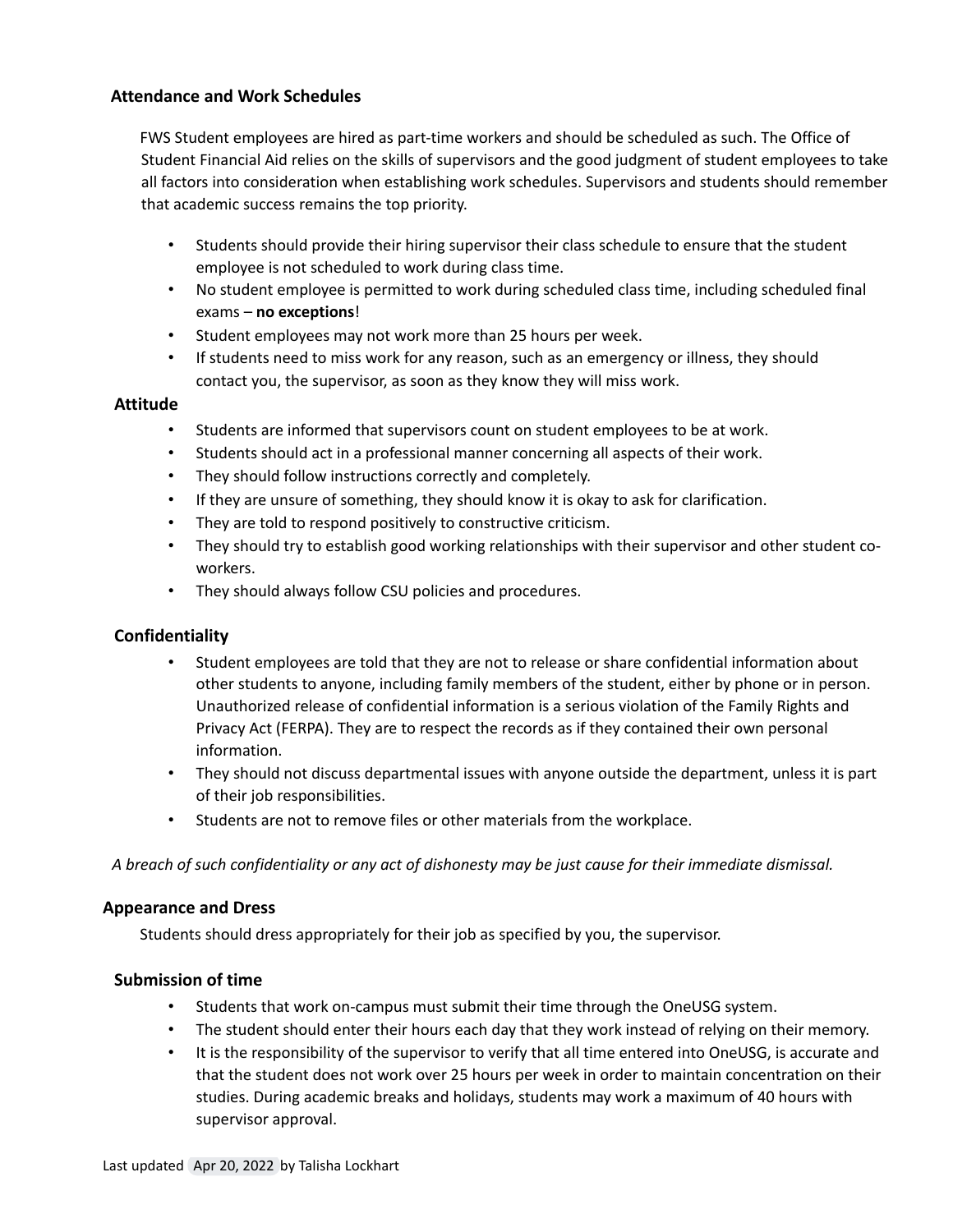#### **10. Termination**

- Student employees are considered at-will employees and may be terminated at any time. Any student employee who consistently does not meet work expectations may be terminated at the request of the employing department. Below are examples of behaviors which may result in disciplinary action, including the possibility of immediate dismissal:
	- o Excessive tardiness or absences without a legitimate excuse
	- o Carelessness or lack of attention that results in injury to property, person, or public relations
	- $\circ$  Inappropriate conduct including profanity, physical violence, sexual misconduct or harassment
	- o Discourtesy or failure to work harmoniously with fellow employees
	- o Failure to serve the public with courtesy
	- o Breach of confidentiality
	- o Theft
	- o Being under the influence of drugs or alcohol while on duty
	- o Falsification of time reports

#### **When a Work-Study Student Leaves a Position:**

• The FWS Program Coordinator and HR should be notified once a FWS student is no longer employed in your department.

#### **11.Behavioral Issues**

If you are having behavioral issues with a student you should take the following action.

#### *If the problem can be corrected:*

- o Talk with the student immediately and privately about the situation.
- o Focus on the behavior of the student, not on him/her as a person.
- o Define the appropriate behavior expected of your employees.
- o Verify with the student that he/she understands your expectations.
- o Follow up with a written documentation of your discussion.
- o Provide a copy for the student and a copy for your records.

#### *If the issue continues:*

- o Talk with the student again about their behavior.
- o Indicate that you will be documenting the discussion in writing or via email.
- o Include in the documentation your expectations, the date by which behavior change needs to occur, and what possible outcomes may occur if the suggestions are not followed.
- o Send an original letter to the student and keep a copy for your records.
- o Set a follow-up meeting with the student to review his or her